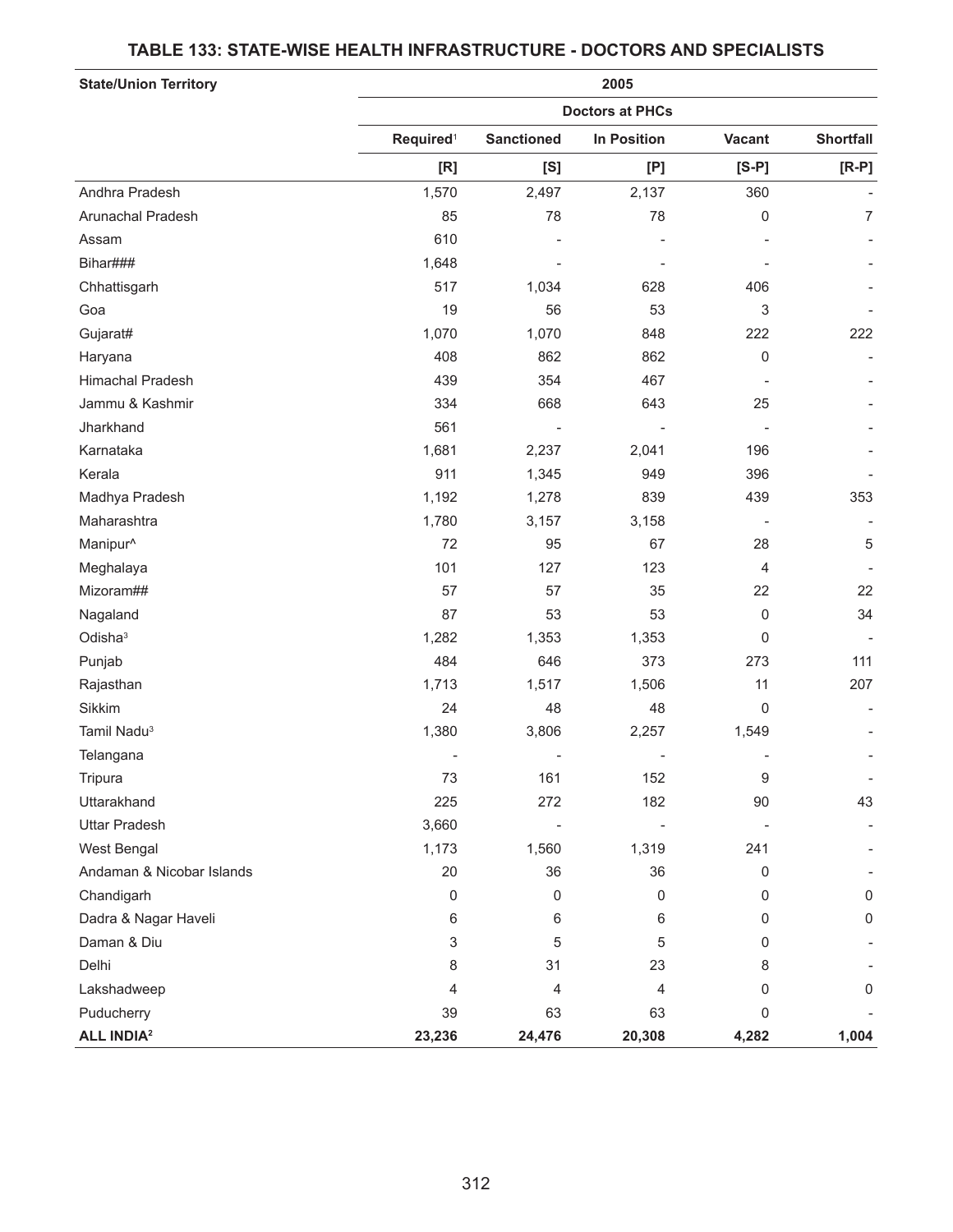### **TABLE 133: STATE-WISE HEALTH INFRASTRUCTURE - DOCTORS AND SPECIALISTS** *(Contd.)*

| <b>State/Union Territory</b> | 2015<br><b>Doctors at PHCs</b> |                          |        |             |       |    |
|------------------------------|--------------------------------|--------------------------|--------|-------------|-------|----|
|                              |                                |                          |        |             |       |    |
|                              | Andhra Pradesh                 | 1,069                    | 2,270  | 1,412       | 858   |    |
|                              | Arunachal Pradesh              | 117                      |        | 102         |       | 15 |
| Assam                        | 1,014                          |                          | 1,355  |             |       |    |
| Bihar###                     | 1,883                          | 2,078                    | 2,521  |             |       |    |
| Chhattisgarh                 | 792                            | 752                      | 368    | 384         | 424   |    |
| Goa                          | 21                             | 48                       | 56     |             |       |    |
| Gujarat#                     | 1,247                          | 1,504                    | 889    | 615         | 358   |    |
| Haryana                      | 461                            | 635                      | 489    | 146         |       |    |
| Himachal Pradesh             | 500                            | 636                      | 571    | 65          |       |    |
| Jammu & Kashmir              | 637                            | 1,352                    | 834    | 518         |       |    |
| Jharkhand                    | 327                            | 327                      | 372    |             |       |    |
| Karnataka                    | 2,353                          | 2,353                    | 2,196  | 157         | 157   |    |
| Kerala                       | 827                            | 1,120                    | 1,169  |             |       |    |
| Madhya Pradesh               | 1,171                          | 1,658                    | 999    | 659         | 172   |    |
| Maharashtra                  | 1,811                          | 3,009                    | 2,937  | 72          |       |    |
| Manipur <sup>^</sup>         | 85                             | 238                      | 199    | 39          |       |    |
| Meghalaya                    | 110                            | 128                      | 114    | 14          |       |    |
| Mizoram##                    | 57                             | 152                      | 49     | 103         | 8     |    |
| Nagaland                     | 128                            | 108                      | 133    |             |       |    |
| Odisha <sup>3</sup>          | 1,305                          | 1,312                    | 1,008  | 304         | 297   |    |
| Punjab                       | 427                            | 490                      | 441    | 49          |       |    |
| Rajasthan                    | 2,083                          | 2,807                    | 2,412  | 395         |       |    |
| Sikkim                       | 24                             | $\overline{\phantom{a}}$ | 29     |             |       |    |
| Tamil Nadu <sup>3</sup>      | 1,372                          | 2,744                    | 2,375  | 369         |       |    |
| Telangana                    | 668                            | 1,318                    | 1,024  | 294         |       |    |
| Tripura                      | 91                             | 158                      | 158    | 0           |       |    |
| Uttarakhand                  | 257                            | 325                      | 160    | 165         | 97    |    |
| <b>Uttar Pradesh</b>         | 3,497                          | 4,509                    | 2,209  | 2,300       | 1,288 |    |
| West Bengal                  | 909                            | 2,600                    | 723    | 1,877       | 186   |    |
| Andaman & Nicobar Islands    | 22                             | 42                       | 36     | 6           |       |    |
| Chandigarh                   | $\mathbf 0$                    | 0                        | 0      | $\mathbf 0$ | 0     |    |
| Dadra & Nagar Haveli         | 7                              | 6                        | 8      |             |       |    |
| Daman & Diu                  | 3                              | 3                        | 5      |             |       |    |
| Delhi                        | 5                              | 21                       | 21     | 0           |       |    |
| Lakshadweep                  | 4                              | 9                        | 9      | 0           |       |    |
| Puducherry                   | 24                             | 38                       | 38     | 0           |       |    |
| <b>ALL INDIA<sup>2</sup></b> | 25,308                         | 34,750                   | 27,421 | 9,389       | 3,002 |    |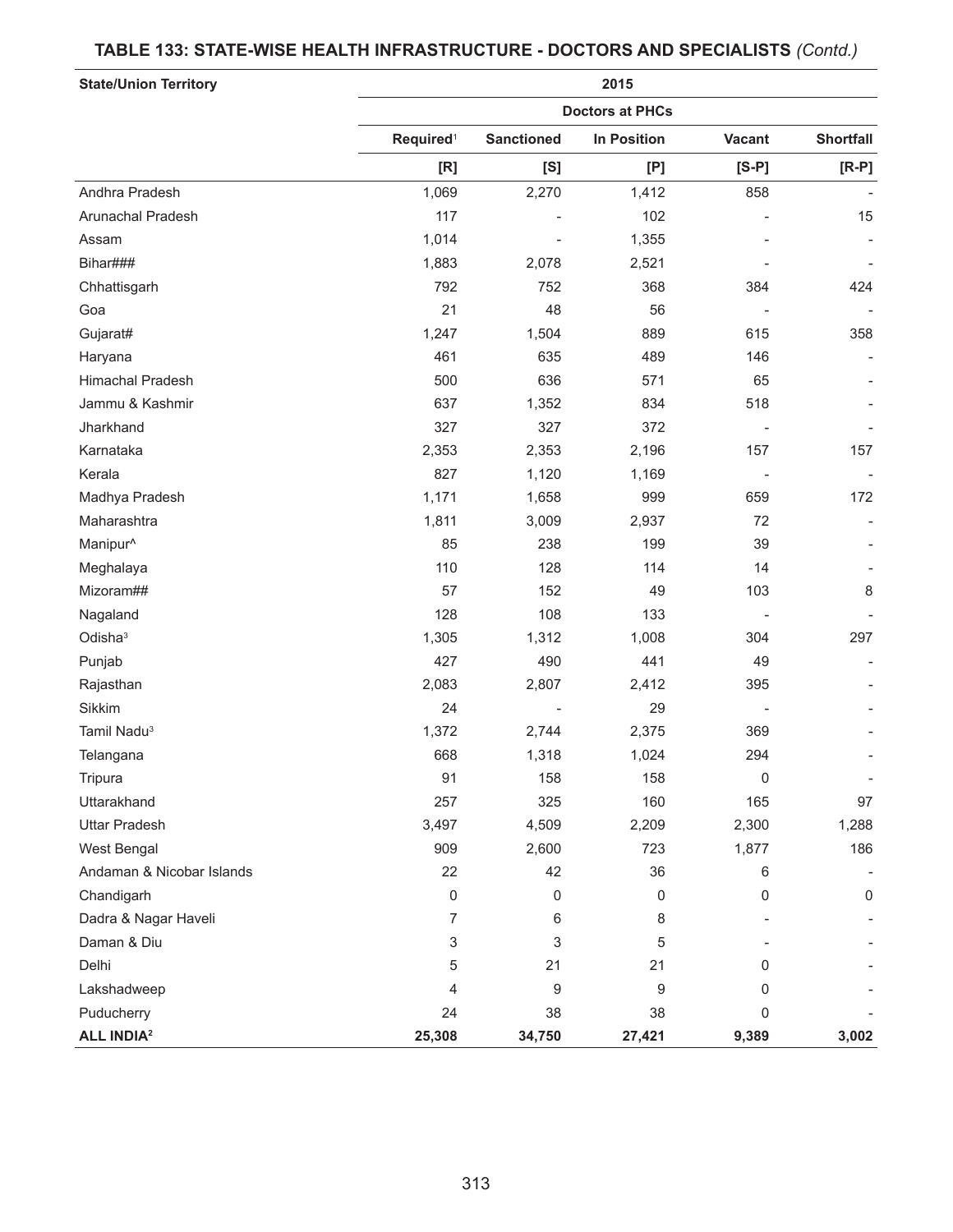#### **TABLE 133: STATE-WISE HEALTH INFRASTRUCTURE - DOCTORS AND SPECIALISTS** *(Contd.)*

| <b>State/Union Territory</b> | 2020<br><b>Doctors at PHCs</b> |           |       |         |         |  |
|------------------------------|--------------------------------|-----------|-------|---------|---------|--|
|                              |                                |           |       |         |         |  |
|                              | [R]                            | [S]       | [P]   | $[S-P]$ | $[R-P]$ |  |
|                              | Andhra Pradesh                 | 1142      | 1861  | 1798    | 63      |  |
| Arunachal Pradesh            | 119                            | <b>NA</b> | 194   |         |         |  |
| Assam                        | 946                            | 906       | 1424  | $\star$ |         |  |
| <b>Bihar</b>                 | 1702                           | 4129      | 1745  | 2384    |         |  |
| Chhattisgarh                 | 792                            | 811       | 388   | 423     | 404     |  |
| Goa                          | 55                             | 72        | 75    | $\star$ |         |  |
| Gujarat                      | 1477                           | 1869      | 1490  | 379     |         |  |
| Haryana                      | 385                            | 766       | 491   | 275     |         |  |
| <b>Himachal Pradesh</b>      | 564                            | 722       | 471   | 251     | 93      |  |
| Jharkhand                    | 291                            | 330       | 222   | 108     | 69      |  |
| Karnataka                    | 2176                           | 2323      | 2071  | 252     | 105     |  |
| Kerala                       | 784                            | 1237      | 1028  | 209     | $\star$ |  |
| Madhya Pradesh               | 1199                           | 1525      | 1065  | 460     | 134     |  |
| Maharashtra                  | 1829                           | 3587      | 2848  | 739     | $\star$ |  |
| Manipur                      | 85                             | 170       | 311   | $\star$ |         |  |
| Meghalaya                    | 119                            | 91        | 190   | $\star$ |         |  |
| Mizoram                      | 57                             |           | 58    |         |         |  |
| Nagaland                     | 130                            | 113       | 120   | $\star$ | 10      |  |
| Odisha                       | 1288                           | 1288      | 827   | 461     | 461     |  |
| Punjab                       | 427                            | 585       | 391   | 194     | 36      |  |
| Rajasthan                    | 2094                           | 2170      | 1845  | 325     | 249     |  |
| Sikkim                       | 24                             | 48        | 34    | 14      | $\star$ |  |
| <b>Tamil Nadu</b>            | 1420                           | 2976      | 2708  | 268     | $\star$ |  |
| Telangana                    | 636                            | 1254      | 1213  | 41      |         |  |
| Tripura                      | 107                            |           | 222   |         |         |  |
| Uttarakhand                  | 257                            | 476       | 346   | 130     |         |  |
| <b>Uttar Pradesh</b>         | 2880                           | 3578      | 2759  | 819     | 121     |  |
| West Bengal                  | 913                            | 1390      | 1098  | 292     |         |  |
| A& N Islands                 | 22                             | 30        | 48    | $\star$ | $\star$ |  |
| Chandigarh                   | 0                              |           |       |         |         |  |
| D & N Haveli                 |                                |           |       |         |         |  |
| Daman & Diu                  | $10$                           | 9         | 13    |         |         |  |
| Delhi                        | 5                              | 19        | 18    | 1       |         |  |
| Jammu & Kashmir              | 923                            | 1477      | 940   | 537     |         |  |
| Ladakh                       | 32                             | 23        | 10    | 13      | 22      |  |
| Lakshadweep                  | 4                              | 10        | 10    | 0       | $\star$ |  |
| Puducherry                   | 24                             | 45        | 45    | 0       |         |  |
| <b>All India Total</b>       | 24918                          | 35890     | 28516 | 8638    | 1704    |  |

PHC: Primary Health Centre. -: Not Available. ^: Data for 2013-14 repeated. \*: Surplus.

#: Data for 2013 repeated. ##:Sanctioned data for 2011 used. ###: In position data for 2013-14 & Sanctioned data for 2011 used. **Notes:** 1. One per Primary Health Centre.

2. Total given in the Table are not strictly comparable as figures for some of the States were not available in 2005. For calculating the overall percentages of vacancy and shortfall, the States/UTs for which manpower position is not available, may be excluded.

3. Allopathic Doctors.

4. All India figures for Vacancy and Shortfall are the totals of State-wise Vacancy and Shortfall ignoring surplus in some States / UTs.

**Sources:** Health & Family Welfare Statistics in India, Government of India; and NITI Aayog.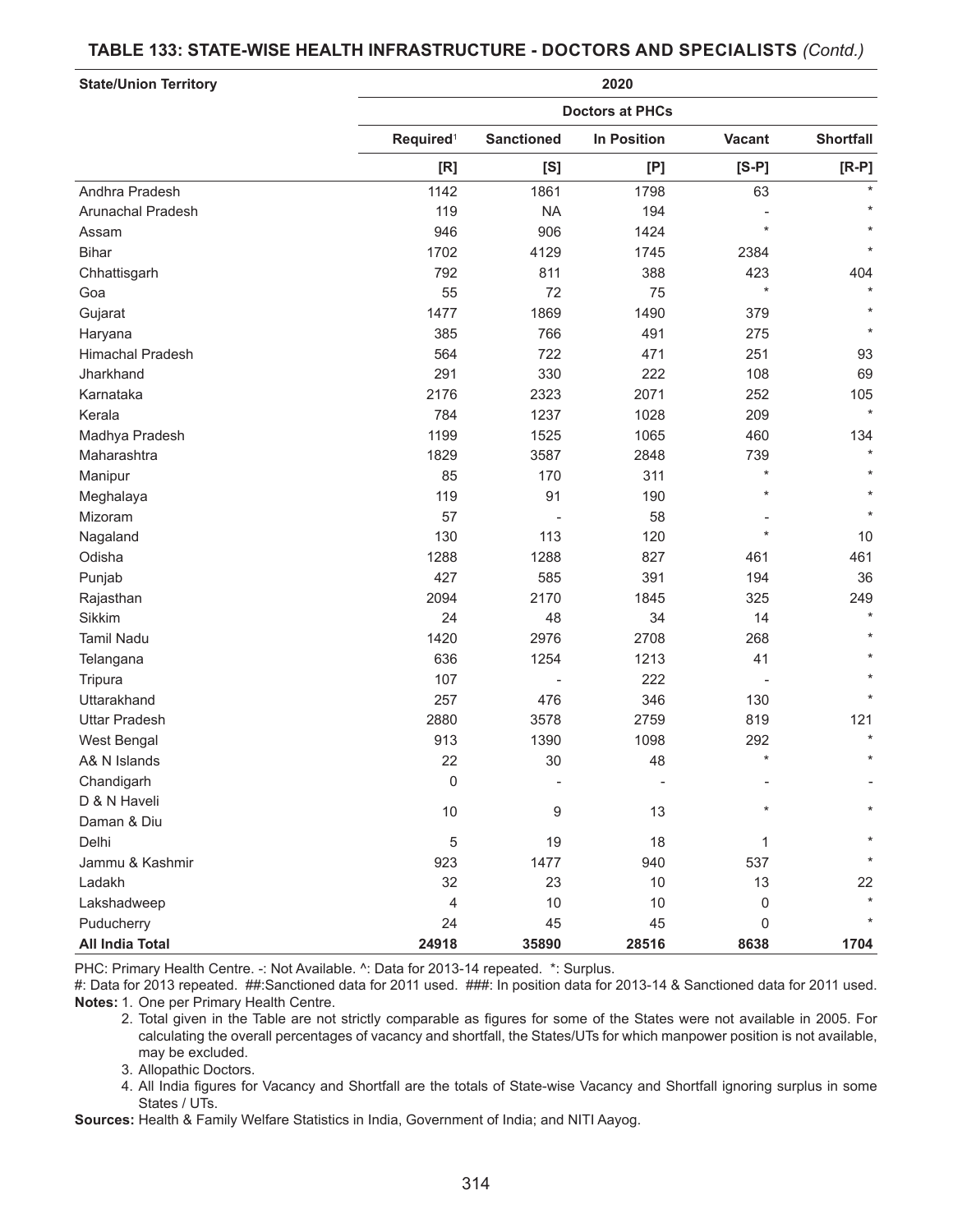# **State/Union Territory 2005 Surgeons, OB&GY, Physicians & Paediatricians Required**<sup>1</sup> **Sanctioned In Position Vacant Shortfall [R] [S] [P] [S-P] [R-P]** Andhra Pradesh 656 406 224 182 432 Arunachal Pradesh 124 4 0 4 124 Assam 400 - - - - Bihar### 404 - - - - Chhattisgarh 464 464 18 446 446 Goa 20 14 7 7 13 Gujarat# 1,088 321 92 229 996 Haryana 288 288 49 239 239 Himachal Pradesh 264 - - - - Jammu & Kashmir 280 276 142 134 138 Jharkhand 188 - - - - Karnataka 1,016 843 691 1,020 1,0325 843 691 152 Kerala 424 424 82 342 342 Madhya Pradesh 916 253 49 204 867 Maharashtra 1,528 1,987 1,099 888 429 04 19 21 - 19 21 19 31 19 31 19 31 19 31 19 31 19 31 19 31 19 31 19 31 19 31 19 Meghalaya 96 1 1 0 95 Mizoram## 36 0 0 0 36 Nagaland 84 0 0 0 84 Odisha3 924 496 - - - Punjab 464 393 226 167 238 Rajasthan 1,304 811 581 230 723 723 811 581 230 723 Sikkim 16 16 4 12 12 Tamil Nadu3 140 48 48 0 92 **Telangana** Tripura 40 2 2 0 38 Uttarakhand 176 163 71 92 105 Uttar Pradesh 1,544 - - - - West Bengal 380 310 133 177 247 Andaman & Nicobar Islands 16 16 12 16 12 16 12 16 Chandigarh 4 4 4 0 0 Dadra & Nagar Haveli 4 2 2 0 2 Daman & Diu 4 0 0 0 4 Delhi 0 0 0 0 0 Lakshadweep 12 0 0 0 12 Puducherry 16 4 6 - 10 **ALL INDIA2 13,384 7,582 3,550 3,538 6,110**

#### **TABLE 133: STATE-WISE HEALTH INFRASTRUCTURE - DOCTORS AND SPECIALISTS** *(Contd.)*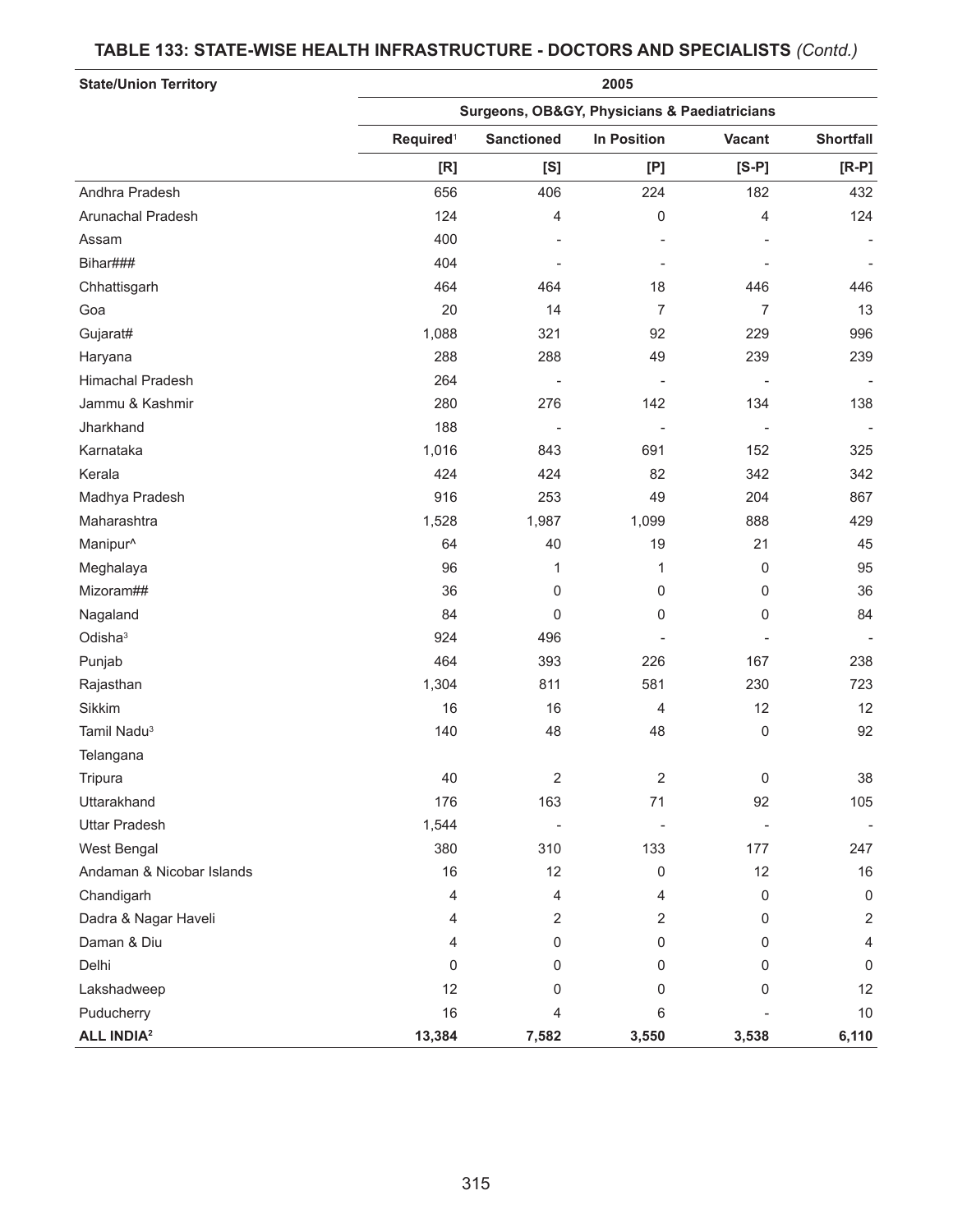# **State/Union Territory 2015 Surgeons, OB&GY, Physicians & Paediatricians Required**<sup>1</sup> **Sanctioned In Position Vacant Shortfall [R] [S] [P] [S-P] [R-P]** Andhra Pradesh 716 384 159 225 557 Arunachal Pradesh 208 - 1 - 207 Assam 604 - 121 - 483 Bihar### 280 - 63 - 217 Chhattisgarh 620 628 78 550 542 Goa 16 5 4 1 12 Gujarat# 1,280 - 74 - 1,206 Haryana 436 153 30 123 406 Himachal Pradesh 312 0 7 - 305 Jammu & Kashmir 336 343 167 176 169 Jharkhand 752 131 128 3 624 Karnataka 824 824 502 322 322 Kerala 888 30 39 - 849 Madhya Pradesh 1,073 **1,336 634** 634 1,073 Maharashtra 1,440 823 578 245 862 Manipur^ 68 4 3 1 65 Meghalaya 108 3 3 0 105 Mizoram## 36 0 0 0 36 Nagaland 84 0 4 - 80 Odisha3 1,508 908 356 552 1,152 Punjab 600 563 173 390 427 Rajasthan 2,272 1,566 526 1,040 1,746 Sikkim 8 - 0 - 8 Tamil Nadu3 1,540 0 0 0 1,540 Telangana 456 284 116 168 340 Tripura 80 3 3 0 77 Uttarakhand 236 197 49 148 187 Uttar Pradesh 3,092 2,099 484 1,615 2,608 West Bengal 1,388 1,792 114 1,678 1,274 Andaman & Nicobar Islands 16 16 16 9 0 9 9 16 Chandigarh 8 11 27 - - Dadra & Nagar Haveli 4 0 2 - 2 Daman & Diu 8 2 1 1 7 Delhi 0 0 0 0 0 Lakshadweep 12 0 0 0 12 Puducherry 12 2 3 - 9 **ALL INDIA2 21,584 11,661 4,078 7,881 17,525**

### **TABLE 133: STATE-WISE HEALTH INFRASTRUCTURE - DOCTORS AND SPECIALISTS** *(Contd.)*